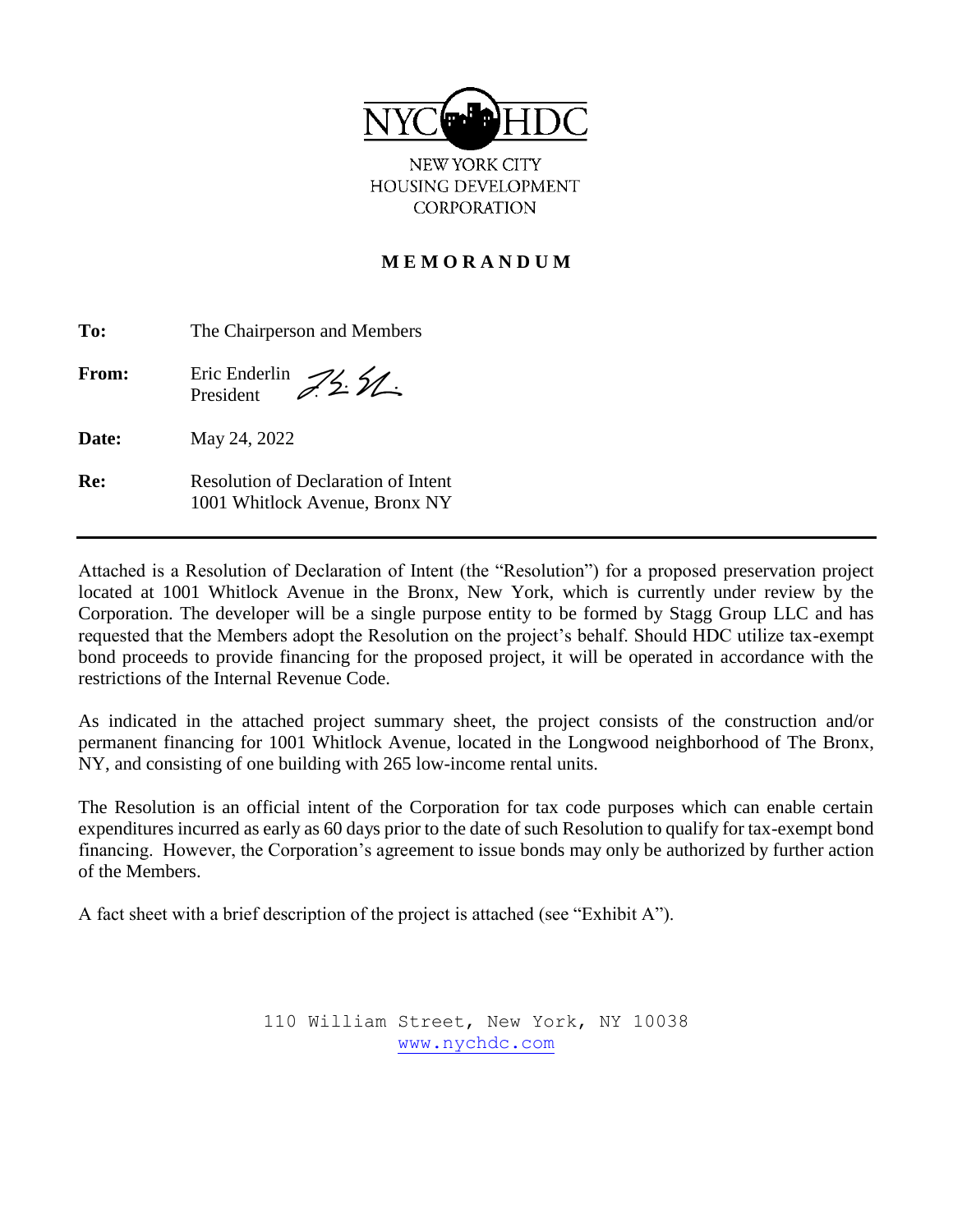#### **RESOLUTION OF DECLARATION OF INTENT OF THE NEW YORK CITY**

### **HOUSING DEVELOPMENT CORPORATION**

**WHEREAS,** Article 12 of the Private Housing Finance law, constituting the New York City Housing Development Corporation Act (the "Act"), authorizes the New York City Housing Development Corporation (the "Corporation") to encourage the investment of private capital and provide dwelling accommodations for occupancy by persons and families for whom the ordinary operations of private enterprise cannot provide an adequate supply of safe, sanitary and affordable housing accommodations, or located in an area certified or designated as blighted; and

 **WHEREAS,** the Corporation may be requested to provide all or part of the construction and/or permanent financing of a residential development known as 1001 Whitlock Avenue located in the Longwood neighborhood of The Bronx, NY (the "Project") as more fully described in Exhibit A. A portion of the Project is expected to provide dwelling accommodations for occupancy by persons and families for whom the ordinary operations of private enterprise cannot provide an adequate supply of safe, sanitary and affordable housing accommodations and/or provide housing accommodations in an area certified or designated as blighted; and

**WHEREAS,** the Corporation is desirous of assisting in the financing of such Project, to the extent permitted by law, if such assistance will either increase or assure the availability of dwelling accommodations for occupancy by persons and families for whom the ordinary operations of private enterprise cannot provide an adequate supply of safe, sanitary and affordable housing accommodations and/or provide housing accommodations in an area certified or designated as blighted.

**NOW THEREFORE,** the Corporation does hereby resolve as follows:

1. The Corporation may provide financing for the Project and pursuant to that intention the staff of the Corporation is authorized to develop a program for financing of the Project to the extent permitted by law, and for such purpose may consult with the proposed mortgagor entity of the Project, and such others as may be deemed appropriate, subject in all events to the final approval of the terms of any financing by the Members of the Corporation.

2. The Corporation expects to finance the Project by the issuance of its obligations in an aggregate principal amount presently anticipated not to exceed \$84,300,000 all or a portion of which would be issued on a tax-exempt basis.

3. This resolution shall constitute official intent of the Corporation with respect to such Project for purpose of the Internal Revenue Code and otherwise.

This resolution shall be effective immediately.